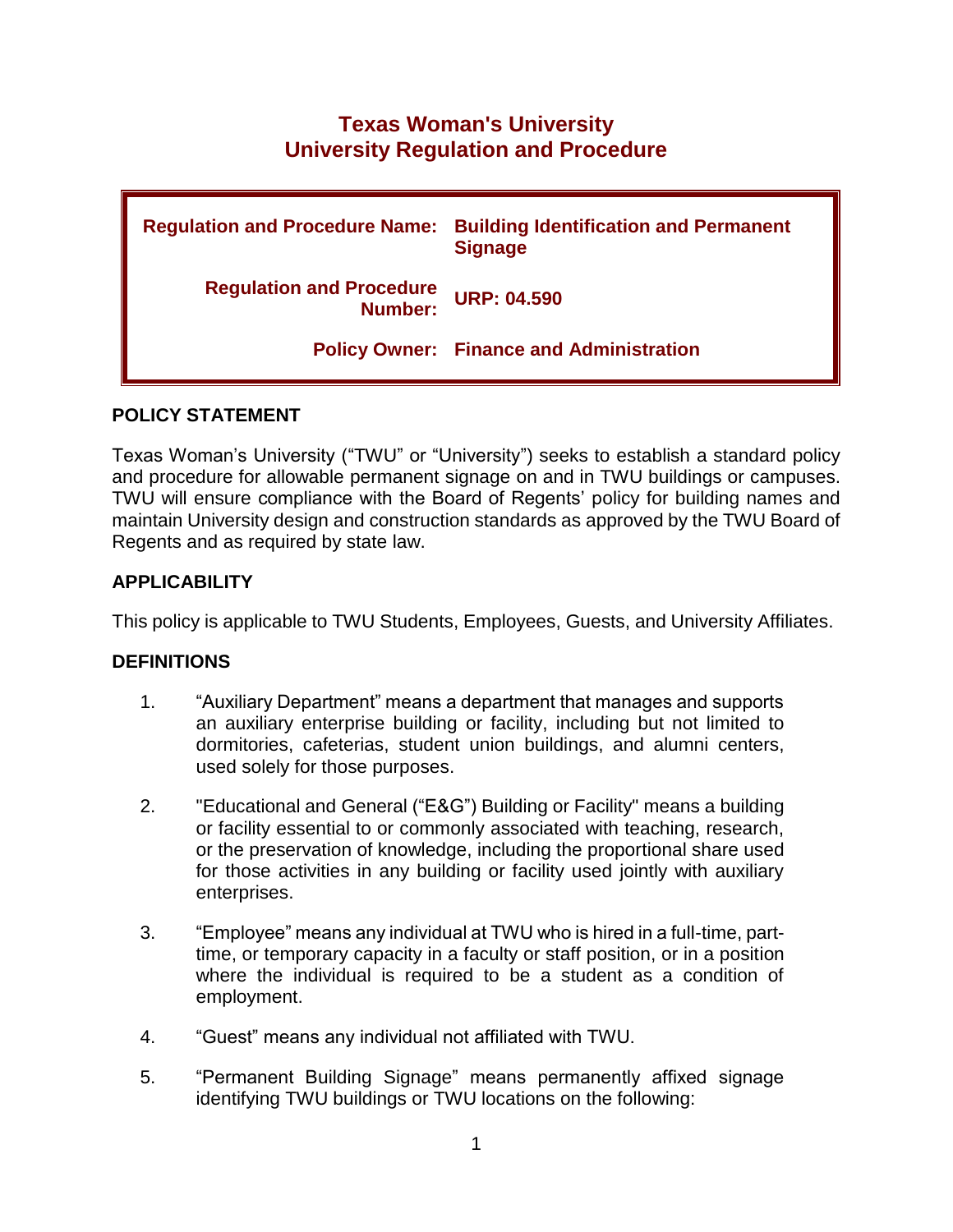- a. Exterior of a TWU building;
- b. Interior of TWU buildings;
- c. "Regulatory signage" which includes signage regulating parking lots, traffic controls, fire lanes, life safety, and any another other regulated area; and
- d. "Wayfinding signage" which includes signage identifying campus entrances, building locations, general directional wayfinding, campus map directories, visitor destinations, and other campus wayfinding signs.
- 6. "Student" means a person taking courses at TWU, a person who is not currently enrolled in courses but who has a continuing academic relationship with TWU, and a person who has been admitted or readmitted to TWU.
- 7. "University Affiliate" means any individual associated with TWU in a capacity other than as a Student or Employee who has access to TWU resources through a contractual arrangement or other association. This includes the following individuals:
	- a. Contractors and Vendors: an individual, business, or governmental entity that has a fully executed contract to provide goods or services to TWU. This includes employees of contractors or vendors and independent contractors.
	- b. Employee of a Governmental Agency: an individual employed by a federal or Texas state agency.
	- c. Employee of a TWU-Affiliated Institution: an individual who works for organizations that are tightly aligned with the University.
	- d. Pre-Employment Individual: an individual who will be hired by the University and the hiring department has sponsored their access to TWU resources.
	- e. Other University Affiliate: any individual who does not fit into any other category and needs access to TWU resources.

#### **REGULATION AND PROCEDURE**

I. Permanent Building Signage Standards

Permanent Building Signage shall adhere to the following standards:

A. Content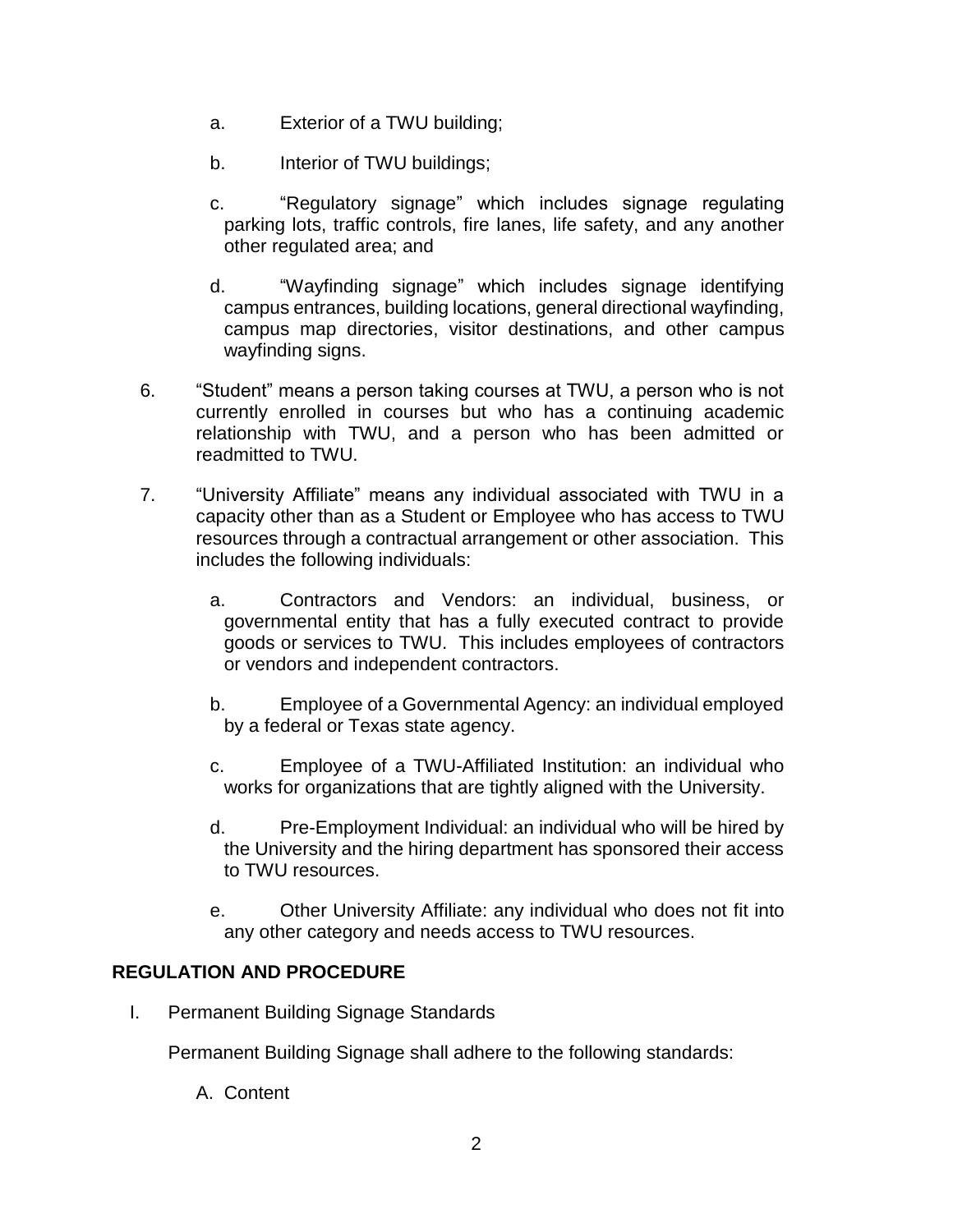- 1. All exterior signs on buildings shall comply with TWU Regent Policy D.40010: Naming Policy.
- 2. Department names will not be included on the exterior of TWU buildings, regulatory, or wayfinding signs. Exceptions may apply with Board of Regent approval per TWU Regent Policy D.40010: Naming Policy.
- 3. Departmental signage and naming will be limited to interior directories within TWU buildings and applicable wayfinding signage.
- B. Design, Placement, and Installation
	- 1. All permanent building signage will conform to TWU Campus Design Standards.
	- 2. TWU Facilities Management and Construction ("FMC") will be responsible for the installation and modification of all permanent building signage.
- II. Permanent Building Signage Request and Approval
	- A. Requests for permanent building signage shall be made through the FMC project request process as outlined on the FMC website. These type of requests also include requests for building name changes and modifications.
	- B. Upon approval of a project request for new permanent building signage, changes, or modifications, FMC will assign the project to a project manager for installation.
	- C. If the permanent building signage is considered a request for naming under Regent Policy D.40010: Naming Policy, then Board of Regent approval is required. FMC will work with the requesting department to present it to the Board of Regents for approval at an appropriate regularly scheduled meeting of the TWU Board of Regents.
- III. Funding

The following guidelines outline the process in which permanent building signage will be funded. These guidelines also apply to permanent building signage being purchased to bring TWU new construction, existing buildings, and general maintenance into compliance with this policy.

A. New Buildings: All costs associated with compliance with this policy shall be included in and paid from the budgeted funds identified for the construction of the new building. If the name of the building has not been determined at the time of the building's design, provisions for the eventual